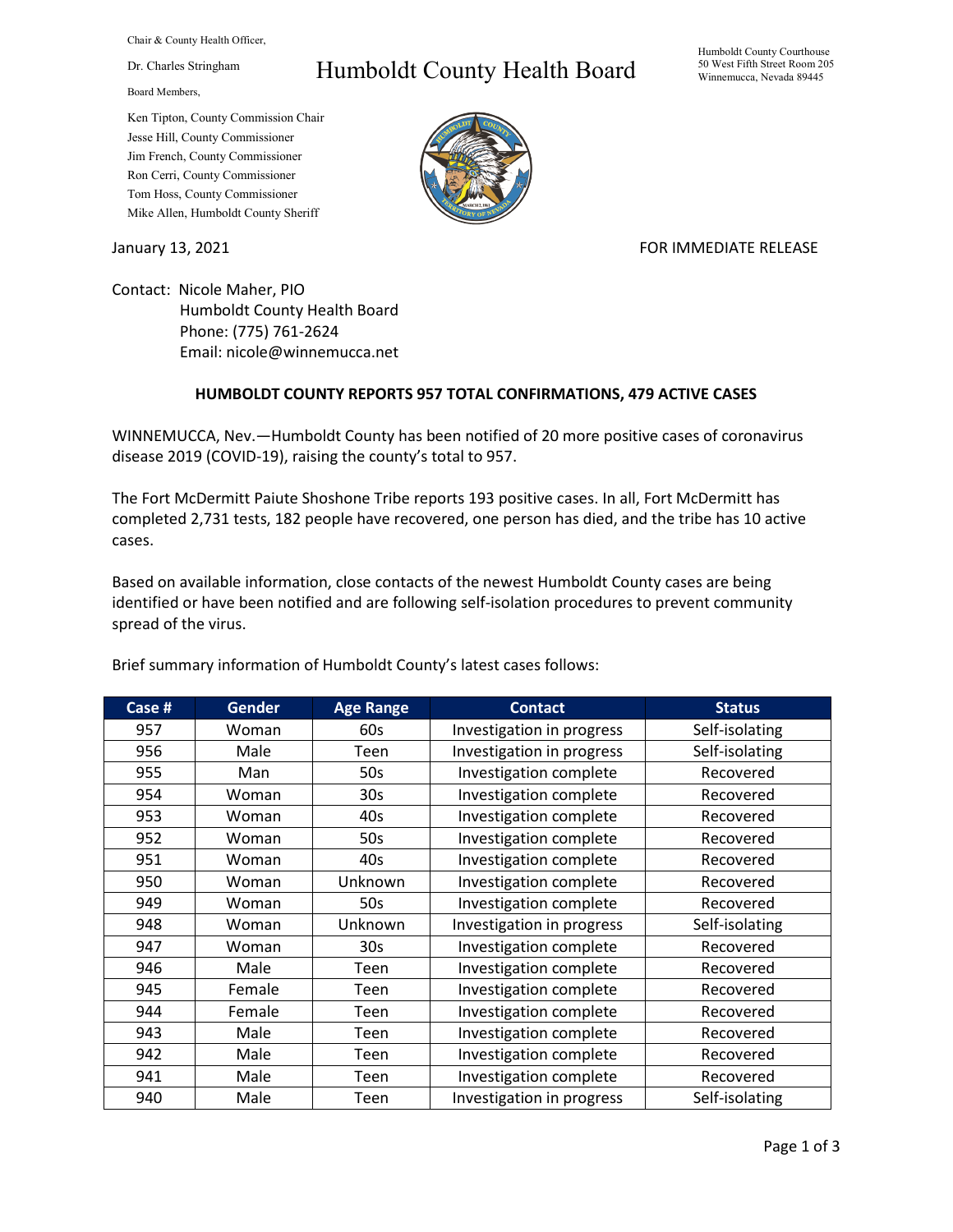| Case # | Gender | Age Range | <b>Contact</b>            | <b>Status</b>  |
|--------|--------|-----------|---------------------------|----------------|
| 939    | Male   | Teen      | Investigation in progress | Self-isolating |
| 938    | Male   | Teen      | Investigation in progress | Self-isolating |

Of the previous 937 cases, 467 have recovered, 455 are self-isolating, four are hospitalized locally, and 11 have died; Humboldt County has 479 active cases.

Monday, January 11, Governor Steve Sisolak updated the state's priority schedule for COVID-19 vaccinations.

Previously the top priority under the general population was residents age 75 and older. Monday, the governor lowered the age on that priority group to 70 while creating a "parallel lanes" structure that calls for essential frontline workers and high-risk populations to be vaccinated around the same time, provided vaccine supplies arrive as expected.

In the general population, ages 70 and older would receive the vaccine first, ages 65 to 69 years would be next in line, and ages 64 to 16 years with pre-existing conditions would follow.

Individuals with disabilities, Nevada's homeless population, healthy adults ages 16-64, and Nevada Department of Correction inmates would be next in priority.

Humboldt County Health Officer Charles Stringham, MD, said local healthcare and government offices have been inundated with phone calls from those who wish to be vaccinated.

"That is very exciting," he said, "because vaccination is the way we solve this pandemic collectively and the way to keep people healthy and safe individually."

Still, the doctor asked that people not call about vaccine allocations. "We don't have that information yet," he said, "but when we do, we will share the specifics through local media, social media, healthcare offices, retail businesses and more."

For more information, Humboldt County has shared a [press release](https://www.hcnv.us/DocumentCenter/View/5234/Humboldt-County-COVID-Vaccinations-Are-Coming-But-Timeline-Is-Not-Clear) detailing local vaccination efforts; the [State of Nevada's vaccination playbook](https://nvhealthresponse.nv.gov/wp-content/uploads/2021/01/NEVADA-COVID-19-VACCINE-PLAYBOOK-V3.pdf) includes guidelines for rolling out the vaccine statewide; and the ["parallel lanes" structure](https://www.facebook.com/ImmunizeNV/photos/a.111471763801/10158355203818802/?type=3) provides information on the updated priority structure.

To prevent the spread of COVID-19 in Humboldt County:

- Stay home to limit exposure, and wear a facial covering if going out in public is necessary.
- Maintain 6 feet of distance from other people at all times.
- Wash hands often with soap and water for at least 20 seconds. If soap and water are not available, use an alcohol-based hand sanitizer.
- Avoid visiting sick people or those who are self-isolating.
- Avoid touching eyes, nose, and mouth.
- Cover coughs and sneezes with a tissue, and throw the tissue in the trash.
- Clean and disinfect frequently touched objects and surfaces.
- Self-isolate if they have had a known exposure, or if they are awaiting COVID-19 test results.
- Stay informed. The COVID-19 situation is changing frequently. Up-to-date information is available on the Centers for Disease Control and Prevention (CDC) [website.](http://www.cdc.gov/coronavirus/2019-ncov/index.html)